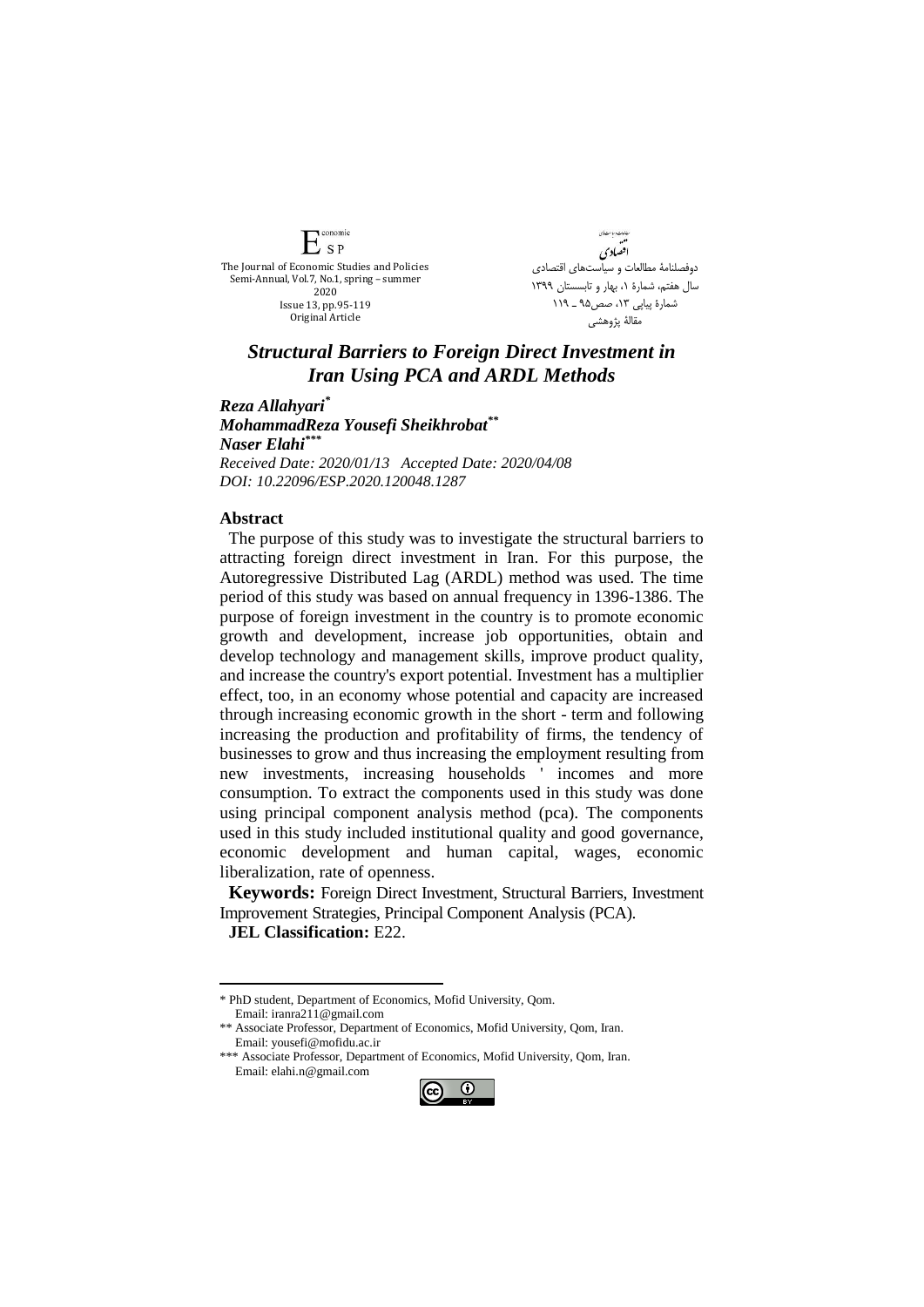## **Bibliography**

- Abgun, S.; Soleimani, H. & Salimian, H (2017). "Avamel e Moaser bar Srmaie Gozari e Mostaqhim e Khareji", *The first conference on accounting, management and economics with a dynamic approach to the national economy,* Malayer.
- Bevan, A.A. & Estrin, S (2002). "The determinants of foreign direct investment in transition economies", *William Davidson Institute Working Paper,* pp. 342, Centre for New and Emerging Markets, London Business School.
- Chakrabarti, A (2001). "The determinants of foreign direct investment: sensitivity analyses of cross-country regressions", *Kyklos*, Vol. 54, No. 1, pp. 89-113.
- Gafari, M.; Memarian, E. & Malju, S. (2017). "Tasir e Srmaie Gozari e Mostaqhim e Khareji bar Roshd e Eqhtesadi dar Keshvarhaye Ozve OPEC", *International Conference on Challenges and Strategies for Management and Economic Development,* Culture & Art Research Institution.
- Jun, K.W. & Singh, H (1995). "Some new evidence on determinants of foreign direct investment in developing countries", *World Bank Policy Research Working Paper,* pp. 1531.
- Karamelikli, Huseyin; Akalin, Guray & Arslan, Unal (2017). "Oil exports and nonoil exports: Dutch disease effects in the Organization of Petroleum Exporting Countries (OPEC)", *Journal of Economic Studies*, Vol. 44, No. 4, pp. 540-551.
- Lipsey, R (2001). "Foreign direct investors in three financial crises", *NBER Working Paper*, pp. 8084, National Bureau of Economic Research, Cambridge, MA.
- Meyer, K.E. & Sinani, E (2009). "When and where does foreign direct investment generate positive spillovers? A meta-analysis", *Journal of International Business Studies*, Vol. 40, No. 7, pp. 1075-1094.
- MirShahi, S (2008). "Ravesh e Taze Baray e Tahlil e Tizerhayeh Tabliqhati TV", *TMBA*, Vol. 1, No. 4, pp. 10-18.
- Mirzapour Babajan, A. & Karami, N (2017). "Barresi e Ertebat r Bein e Sarmaie Gozari e Mostaqhim e Khareji va Sarmaie Gozari dar Sabad Mali dar Iran va Keshvarhaye Montakhab", *5th International Conference on Economics, Management, Accounting with Value Creation Approach*, Shiraz.
- Mitze, T.; Alecke, B. & Untiedt, G (2009). "Trade-FDI Linkages in a System of Gravity Equations for German Regional Data", *Ruhr Economic Papers*, No. 84, pp. 1-52.
- Noferesti, M (1999). *Rishe Vahed va Hamjamei dar Eqhtesad Sanji*, First Edition, Tehran: Rasa Cultural Institute Publications.
- Nunnenkamp, P (2002). "Determinants of FDI in developing countries: has globalization changed the rules of the game?", *Kiel Working,* pp. 1122.
- Okoh, N (2007). *Global intergration and the growth of niceria's non-oil export. Rosem Ary*, Oxford Uni: Okoh (phd).
- Qholam Ali Falah, F (2008). *Barresi e Tasir e Amniat e Eqhtesadi bar Jazb va Roshd e Sarmaie Gozari e Mostaqhim e Khareji*, Thesis of PHD, Tehran: Tehran University.
- Rasoulinezhad, Ehsan & Wei Wei (2017). "China's foreign trade policy with OPEC member countries", *Journal of Chinese Economic and Foreign Trade Studies* ,Vol. 10, No. 1, pp. 61-81.
- Razavi, M (2017). "Vaqheiatha, Entezarat va Rahbordha dar Jazb e Srmaie Gozari e Mostaqhim e Khareji", *Report of The Institute For Trade Studies and Research.*
- Rogmans, Tim & Ebbers, Haico (2013). "The determinants of foreign direct investment in the Middle East North Africa region", *International Journal of Emerging Markets*, Vol. 8, No. 3, pp. 240-257.
- Sethi, D.; Guisinger, S.E.; Phelan, S.E. & Berg, D.M (2003). "Trends in foreign direct investment flows: a theoretical and empirical analysis", *Journal of International Business Studies*, Vol. 34, No. 4, pp. 315-326.